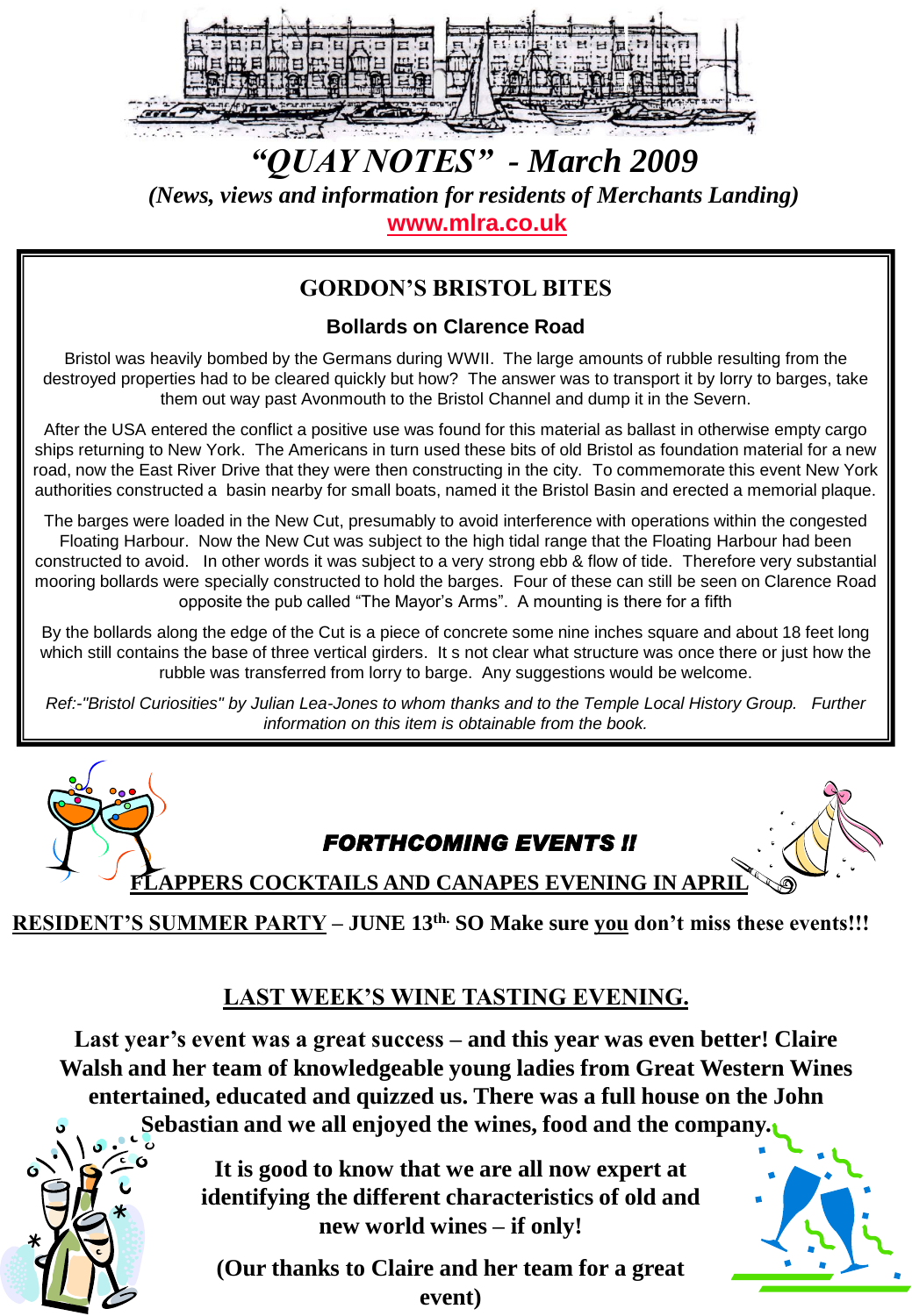| <b>Your Committee Members</b>   |                               |              |                               |                  |
|---------------------------------|-------------------------------|--------------|-------------------------------|------------------|
| Joi Demery                      | 9 Merchants Quay              | 9213412      | j.demery@btinternet.com       | Chair            |
|                                 | Mary Rackham 5 Merchants Quay | 9297562      | rackhams@talktalk.net         | Secretary        |
| Janetta Mitchinson 3 Trin Mills |                               | 9276209      | nikimitch@aol.com             |                  |
| <b>Geri Bowie</b>               | <b>7 Merrick Court</b>        | 9294689      | geri.bowie@handbag.com        |                  |
| <b>Shirley Stark</b>            | 8 Wapping Road                | 9293953      | shirleyistark@hotmail.com     | <b>Treasurer</b> |
| Jenni Britton                   | <b>1 Byzantine Court</b>      | 0797 7925450 | jennibritton@blueyonder.co.uk |                  |
| David Johnson                   | 16 Bathurst Parade 9297602    |              | johnsonjean@blueyonder.co.uk  |                  |
| <b>Alex Connaris</b>            | 17 Challoner Court 3778608    |              | alexiskonnaris@yahoo.co.uk    |                  |
| <b>Bob Bishop</b>               | 4 Daubeny Court               | 9268637      |                               |                  |

#### **Our Neighbourhood Watch Update from John**

**As far as I know, things have been rather quiet since my last notice for the Christmas period. However, as lead and copper prices have calmed down other items are coming on the agenda in certain specific UK areas but not Bristol. I read in a national newspaper that vehicle exhaust catalytic converters are being removed from vehicles as they have high cost metal within their construction. Better to be forewarned. Bad news for Bristol - Stephen Williams the Lib Dem MP has found that Bristol has 91 less Police Officers now than it did a year ago. Please be vigilant at all times. AND ON ANOTHER NEIGHBOURLY SUBJECT …………………………………………..**

**Thursday nights on the - Cabot Cruising Club My wife and I recently purchased a new flat screen TV as our old one was becoming a possible collector's item. However, ever since we have had it the TV programmes have been very poor. We have been over to the John Sebastian, on the odd Thursday evening, and thoroughly enjoyed the visit, better than trying to watch the TV. It was so nice to meet up with a few of the Merchants Landing neighbours and also some of the cruising club members, a very enjoyable evening. I must also say how nice the atmosphere is now there is no smoking.Come on Merchants Landing neighbours give it a try one Thursday evening about 8.45pm onwards.**

**John Bates- our Neighbourhood Watch Co-ordinator Tel 9211789**

# **Some notes from the Merchants Landing Amenities Company Kindly contributed by Margaret Cartledge**

#### **Leaking Manholes:**

Having been told by a resident that there were two leaking inspection chambers in Challoner Court a director contacted Wessex Water and met them on site. As these were on private land Wessex obtained agreement from the owner to clear the blockages, whilst the director watched the sewage clearing, and thanked the engineers.

Suggestion: As it was obvious that the inspection chambers had been leaking foul sewage for some time why did no-one else telephone Wessex Water?

**Lighting & Security:** Good lighting helps good security.

Having been asked by a resident if the lighting underneath the archway by Byzantine Court could be improved our agent, Mr. Colin Williams, and a director, meet the City Engineers on site, the problem was identified as having no nearby Amenity electrical supply. Negotiations are now underway with Bristol City Council to see if we can tap into the supply to a nearby street lamp.

The lighting department are also being asked if the glass globes could be cleaned regularly inside and out as this would give much better lighting.

The directors, through Mr. Williams, have installed additional lighting to the passageway between Merchants Quay and the garage court behind.

#### **Gates and Gating:**

Mr. Williams and a director met the City Engineers on site and inspected the whole of Merchants Landing with an eye to security. Bearing in mind that there are Public Rights of Way across the Landing and that there are public roads maintained by the City Council. These two factors, amongst many others, ruled out any possibility of the Landing becoming a gated community.

Each entrance into the Landing was considered individually and where allowable and practical, quotations could be obtained for a gate. As outlined elsewhere in this article, good lighting can go a long way towards improving security, and be considerably less expensive.

Margaret Cartledge, Chairman M.L.A.L.

### **Useful tradesman - CHRIS THE PLUMBER**

Recommended by neighbours @ 4 Draycott Place as reliable and helpful.All plumbing jobs, guttering clearance and repairs, emergency call outs, Corgi registered. **Tel. 07828499164 or 01453549283**